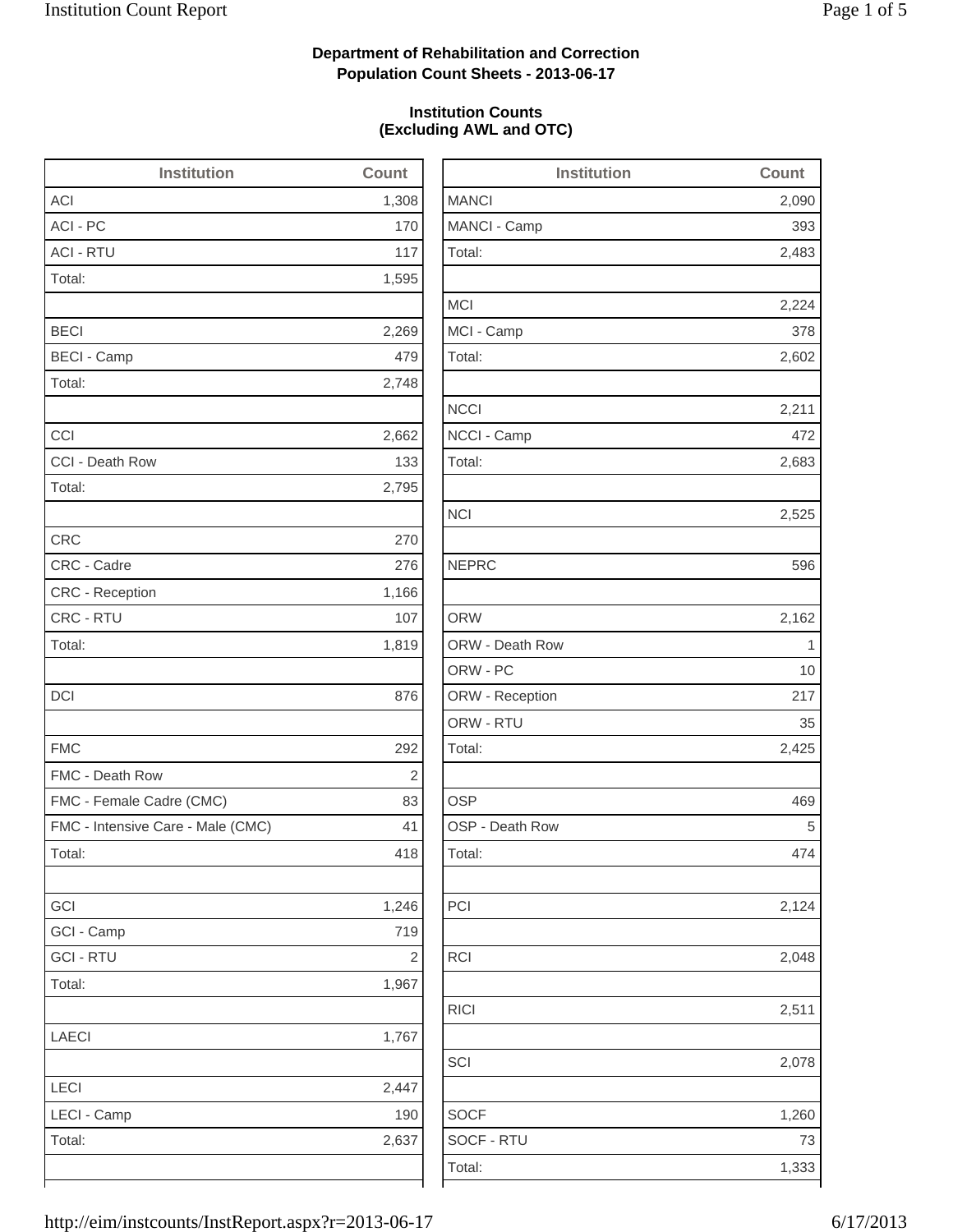### Institution Count Report Page 2 of 5

| <b>LOCI</b>              | 2,300 |
|--------------------------|-------|
|                          |       |
| <b>LORCI</b>             | 135   |
| LORCI - Cadre            | 242   |
| <b>LORCI - Reception</b> | 1,089 |
| Total:                   | 1,466 |
|                          |       |
| <b>MACI</b>              | 840   |
| MACI - Minimum           | 1,368 |
| MACI - Youth             | 35    |
| Total:                   | 2,243 |

|                  | <b>Total Population:</b> | 50,441 |
|------------------|--------------------------|--------|
|                  |                          |        |
| Total:           |                          | 1,425  |
| <b>WCI - RTU</b> |                          | 51     |
| <b>WCI</b>       |                          | 1,374  |
|                  |                          |        |
| <b>TOCI</b>      |                          | 1,259  |
|                  |                          |        |
| <b>TCI</b>       |                          | 1,244  |

\* The Total Population includes 39 Offenders with Reason Codes 30 & 31.

\*\* The Total Population includes 23 Offenders with Reason Code 0A.

#### **Male Population by Security Level (Include AWL and Exclude OTC)**

|                        | $\mathbf{u}$      |             |            |          |              |  |
|------------------------|-------------------|-------------|------------|----------|--------------|--|
| <b>Security Level</b>  |                   | <b>Body</b> | <b>AWL</b> | $(-OTC)$ | <b>Total</b> |  |
| Total Levels 3,4,5     |                   | 14.438      | 33         | 118      | 14,353       |  |
| Total Levels 2         |                   | 17.512      | 73         | 137      | 17,448       |  |
| <b>Total Levels 1</b>  |                   | 14.358      | 80         | 106      | 14,332       |  |
| <b>Total Death Row</b> |                   | 144         | 0          |          | 144          |  |
|                        | <b>Total Male</b> | 46.452      | 186        | 361      | 46,277       |  |

#### **Female Population by Institution (Include AWL and Exclude OTC)**

|                          |                          | $($ melddo $\pi$ meldhol exelddo o ro $\eta$ |                |                |              |
|--------------------------|--------------------------|----------------------------------------------|----------------|----------------|--------------|
| <b>Institution</b>       |                          | <b>Body</b>                                  | <b>AWL</b>     | $(-OTC)$       | <b>Total</b> |
| <b>CRC</b>               |                          | 2                                            | $\mathbf 0$    | 0              | 2            |
| <b>DCI</b>               |                          | 876                                          | $\overline{7}$ | $\overline{4}$ | 879          |
| <b>FMC</b>               |                          | 6                                            | 1              |                | 6            |
| FMC - Female Cadre (CMC) |                          | 83                                           | 3              |                | 85           |
| <b>NEPRC</b>             |                          | 596                                          | 8              | 5              | 599          |
| <b>ORW</b>               |                          | 2,162                                        | 17             | 25             | 2,154        |
| ORW - Death Row          |                          |                                              | 0              | 0              |              |
| ORW - PC                 |                          | 10                                           | $\mathbf 0$    | $\mathbf 0$    | 10           |
| ORW - Reception          |                          | 217                                          | $\mathbf 0$    | 0              | 217          |
| ORW - RTU                |                          | 35                                           | $\mathbf 0$    | $\Omega$       | 35           |
|                          | <b>Total Female</b>      | 3,988                                        | 36             | 36             | 3,988        |
|                          | <b>Total Population:</b> | 50,440                                       | 222            | 397            | 50,265       |

#### **Male Population by Institution: Security Levels 3, 4, 5 (Include AWL and Exclude OTC)**

| (include AVVL and Exclude OTC) |             |            |          |                         |
|--------------------------------|-------------|------------|----------|-------------------------|
| Institution                    | <b>Body</b> | <b>AWL</b> | $(-OTC)$ | $\mathsf{Total}_{\bot}$ |
| ACI                            | 37          |            |          |                         |
|                                |             |            |          |                         |

http://eim/instcounts/InstReport.aspx?r=2013-06-17 6/17/2013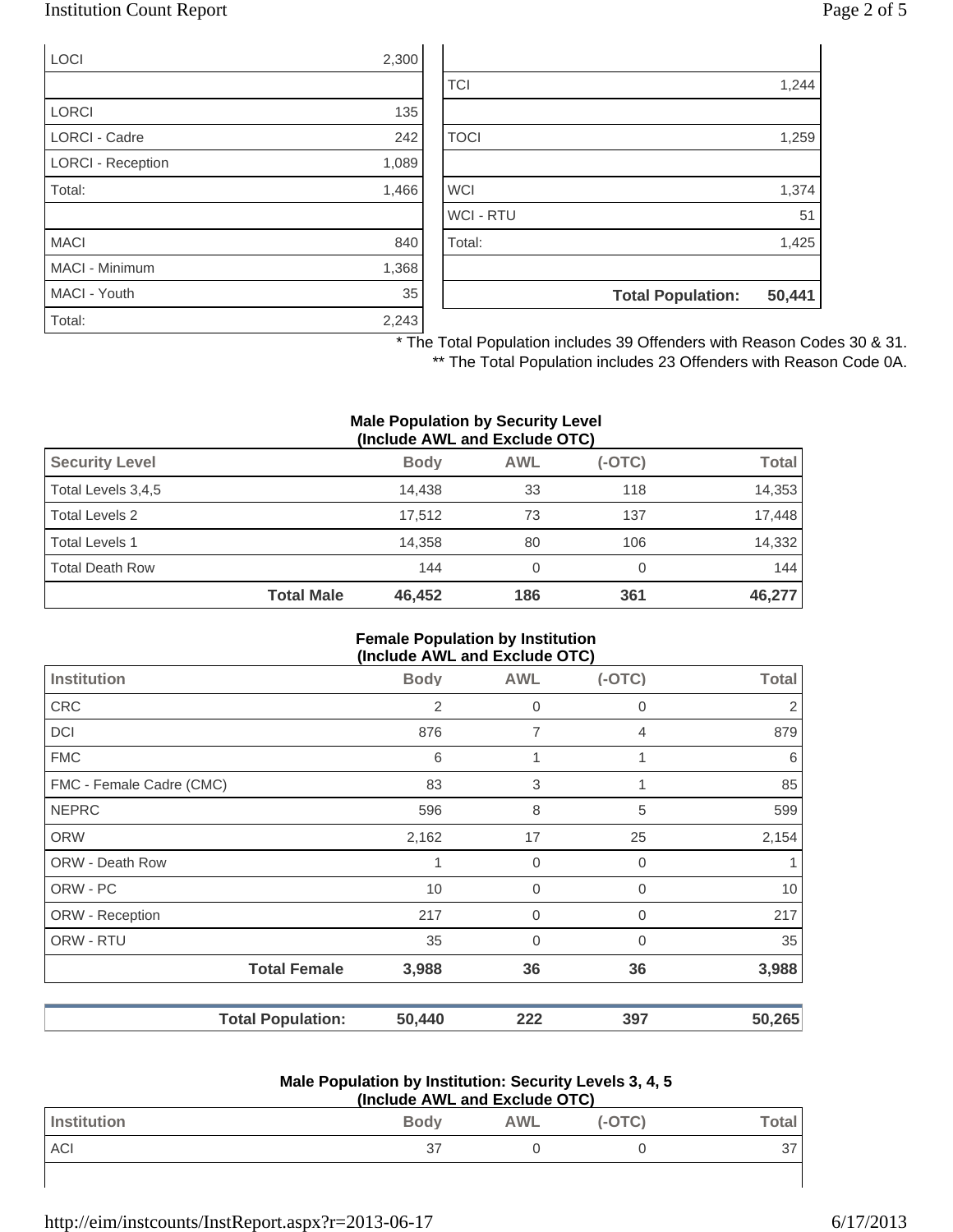# Institution Count Report Page 3 of 5

| ACI - PC                          |                      | 94               | $\boldsymbol{0}$          | 0                   | 94             |
|-----------------------------------|----------------------|------------------|---------------------------|---------------------|----------------|
| <b>BECI</b>                       |                      | 52               | $\mbox{O}$                | $\mathbf 0$         | 52             |
| CCI                               |                      | 23               | $\mbox{O}$                | $\mbox{O}$          | 23             |
| CRC                               |                      | 133              | $\sqrt{2}$                | 10                  | 125            |
| CRC - Cadre                       |                      | 242              | $\mbox{O}$                | $\mathbf 0$         | 242            |
| CRC - Reception                   |                      | 739              | $\,6\,$                   | $\,8\,$             | 737            |
| CRC - RTU                         |                      | 92               | $\mathbf 0$               | $\mathbf 0$         | 92             |
| <b>FMC</b>                        |                      | 13               | $\mbox{O}$                | $\mathsf{O}\xspace$ | 13             |
| FMC - Intensive Care - Male (CMC) |                      | $\boldsymbol{9}$ | $\boldsymbol{0}$          | $\mathbf 0$         | $\hbox{9}$     |
| GCI                               |                      | 3                | $\mbox{O}$                | $\mathbf 0$         | $\mathfrak{S}$ |
| LAECI                             |                      | 28               | $\mathbf{1}$              | $\mathbf 0$         | 29             |
| LECI                              |                      | 2,329            | $\sqrt{2}$                | 16                  | 2,315          |
| LOCI                              |                      | 21               | $\mbox{O}$                | $\mathbf 0$         | 21             |
| LORCI                             |                      | 74               | $\,6$                     | 31                  | 49             |
| <b>LORCI - Cadre</b>              |                      | 229              | $\mbox{O}$                | $\boldsymbol{0}$    | 229            |
| <b>LORCI - Reception</b>          |                      | 744              | $\mbox{O}$                | $\mathbf 0$         | 744            |
| <b>MACI</b>                       |                      | 29               | $\boldsymbol{0}$          | $\mathbf 0$         | 29             |
| MACI - Youth                      |                      | 14               | $\mbox{O}$                | $\mathbf{1}$        | 13             |
| <b>MANCI</b>                      |                      | 1,976            | $\,$ 5 $\,$               | $\mathsf 9$         | 1,972          |
| <b>MCI</b>                        |                      | 24               | $\mbox{O}$                | $\mbox{O}$          | 24             |
| <b>NCCI</b>                       |                      | 49               | $\mbox{O}$                | $\mathbf 0$         | 49             |
| <b>NCI</b>                        |                      | 66               | $\boldsymbol{0}$          | $\mathbf 0$         | 66             |
| <b>OSP</b>                        |                      | 469              | $\mbox{O}$                | $\overline{4}$      | 465            |
| PCI                               |                      | 76               | $\mathbf{1}$              | $\mathsf{O}\xspace$ | 77             |
| <b>RCI</b>                        |                      | 1,989            | $\,$ 5 $\,$               | 11                  | 1,983          |
| <b>RICI</b>                       |                      | 34               | $\mbox{O}$                | $\mathbf 1$         | 33             |
| $\ensuremath{\mathsf{SCI}}$       |                      | 16               | $\mathbf 0$               | $\boldsymbol{0}$    | $16\,$         |
| SOCF                              |                      | 1,260            | $\mathbf{1}$              | $\overline{4}$      | 1,257          |
| SOCF - RTU                        |                      | 73               | $\mbox{O}$                | $\,0\,$             | 73             |
| <b>TCI</b>                        |                      | 951              | $\ensuremath{\mathsf{3}}$ | $\,6\,$             | 948            |
| <b>TOCI</b>                       |                      | 1,193            | $\mathbf{1}$              | $\hbox{9}$          | 1,185          |
| WCI                               |                      | 1,306            | $\mathsf{O}\xspace$       | $\,8\,$             | 1,298          |
| WCI - RTU                         |                      | 51               | $\mathsf 0$               | $\mathbf 0$         | 51             |
|                                   | Total Levels 3, 4, 5 | 14,438           | 33                        | 118                 | 14,353         |

#### **Male Population by Institution: Security Level 2 (Include AWL and Exclude OTC)**

| <b>Institution</b> | <b>Body</b> | <b>AWL</b> | $(-OTC)$ | <b>Total</b> |  |
|--------------------|-------------|------------|----------|--------------|--|
| <b>ACI</b>         | 623         |            |          | 623          |  |
| ACI - PC           | 52          |            |          | 52           |  |
| <b>ACI - RTU</b>   | 82          |            |          | 83           |  |
| <b>BECI</b>        | 1,548       | 9          |          | 1,548        |  |
| CCI                | 1,903       |            | 15       | 1,889        |  |
|                    |             |            |          |              |  |

http://eim/instcounts/InstReport.aspx?r=2013-06-17 6/17/2013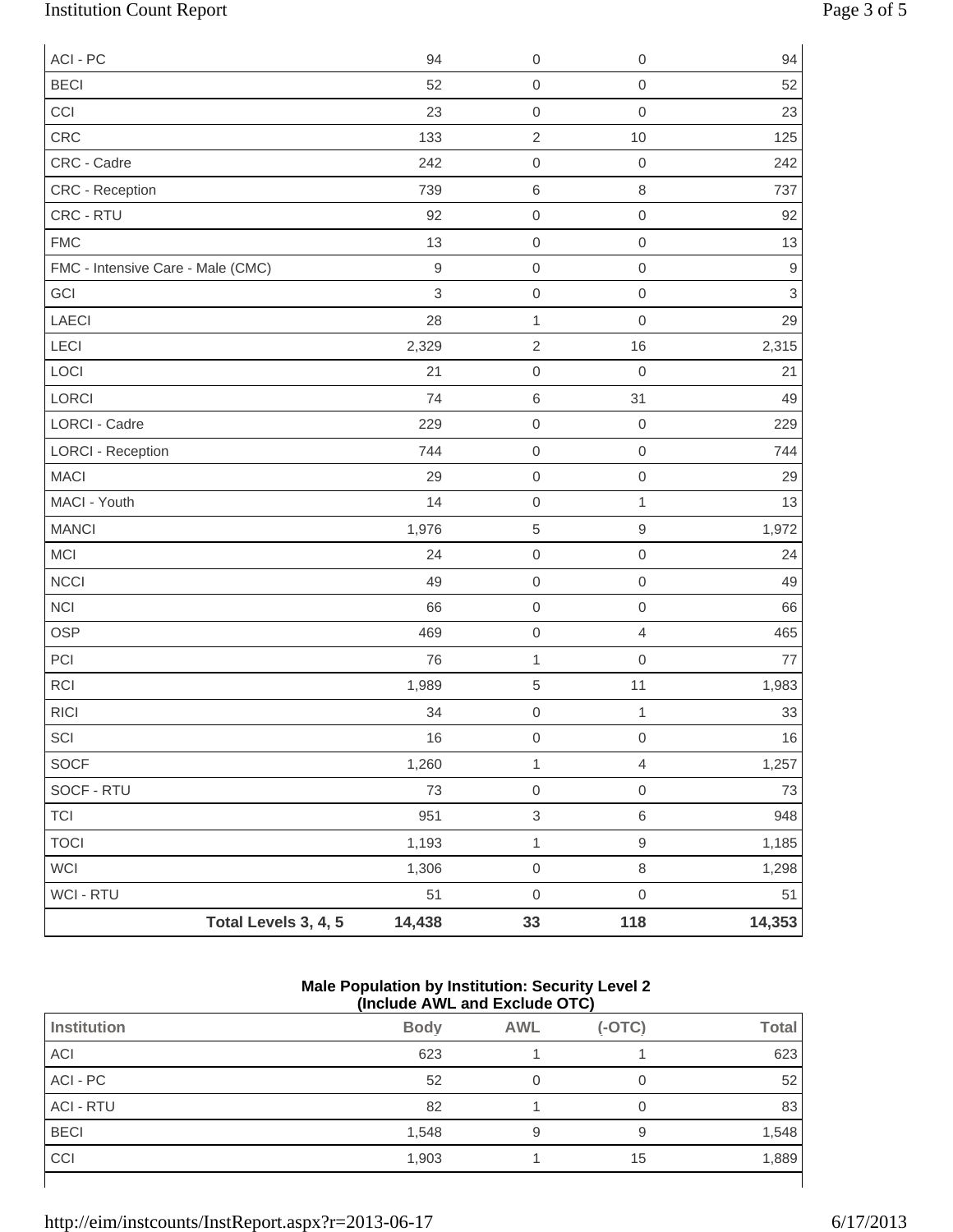# Institution Count Report Page 4 of 5

| CRC                               | 101            | $\boldsymbol{0}$          | 6                   | 95             |
|-----------------------------------|----------------|---------------------------|---------------------|----------------|
| CRC - Cadre                       | 28             | $\mathbf 0$               | $\mathsf{O}\xspace$ | 28             |
| CRC - Reception                   | 283            | $\mathbf 0$               | 5                   | 278            |
| CRC - RTU                         | 13             | $\mathbf 0$               | $\mathsf{O}\xspace$ | 13             |
| <b>FMC</b>                        | 26             | $\mathbf{1}$              | $\mathsf{O}\xspace$ | 27             |
| FMC - Intensive Care - Male (CMC) | 18             | $\mathbf 0$               | $\mathsf{O}\xspace$ | 18             |
| GCI                               | 809            | $\mathfrak{Z}$            | $\,$ 3 $\,$         | 809            |
| LAECI                             | 1,424          | 10                        | $\hbox{9}$          | 1,425          |
| LECI                              | 106            | $\mathbf 1$               | $\mathbf 0$         | 107            |
| LOCI                              | 1,324          | $\mathbf{1}$              | 8                   | 1,317          |
| LORCI                             | 44             | $\ensuremath{\mathsf{3}}$ | $\,8\,$             | 39             |
| <b>LORCI - Cadre</b>              | 12             | $\mathbf 0$               | $\mathsf{O}\xspace$ | 12             |
| <b>LORCI - Reception</b>          | 219            | $\mathbf 0$               | $\mathbf{1}$        | 218            |
| <b>MACI</b>                       | 811            | $\mathbf{1}$              | 5                   | 807            |
| MACI - Youth                      | 21             | $\mathbf 0$               | $\mathsf{O}\xspace$ | 21             |
| <b>MANCI</b>                      | 100            | $\mathbf 0$               | $\mathfrak{S}$      | 97             |
| MANCI - Camp                      | 3              | $\mathbf 0$               | $\mathsf{O}\xspace$ | $\mathbf{3}$   |
| MCI                               | 1,843          | $\,$ 5 $\,$               | 14                  | 1,834          |
| MCI - Camp                        | $\mathbf{1}$   | $\mathbf 0$               | $\mathsf{O}\xspace$ | $\mathbf{1}$   |
| NCCI                              | 1,316          | $\boldsymbol{9}$          | 11                  | 1,314          |
| NCCI - Camp                       | $\overline{2}$ | $\mathbf 0$               | $\mathbf 0$         | $\overline{2}$ |
| <b>NCI</b>                        | 1,887          | $\sqrt{5}$                | 17                  | 1,875          |
| PCI                               | 865            | 15                        | $\,6$               | 874            |
| RCI                               | 59             | $\boldsymbol{0}$          | $\mathsf{O}\xspace$ | 59             |
| <b>RICI</b>                       | 572            | $\sqrt{2}$                | $\hbox{9}$          | 565            |
| SCI                               | 1,197          | $\overline{4}$            | $\overline{7}$      | 1,194          |
| <b>TCI</b>                        | 87             | $\mathbf 0$               | $\mathsf{O}\xspace$ | 87             |
| <b>TOCI</b>                       | 66             | $\mathbf 0$               | $\mathsf{O}\xspace$ | 66             |
| <b>WCI</b>                        | 67             | $\mathbf{1}$              | $\mathsf{O}\xspace$ | 68             |
| <b>Total Level 2</b>              | 17,512         | 73                        | 137                 | 17,448         |

#### **Male Population by Institution: Security Level 1 (Include AWL and Exclude OTC)**

|                        | (include AWL and Exclude OTC) |                |          |              |  |
|------------------------|-------------------------------|----------------|----------|--------------|--|
| <b>Institution</b>     | <b>Body</b>                   | <b>AWL</b>     | $(-OTC)$ | <b>Total</b> |  |
| ACI                    | 648                           | 4              |          | 651          |  |
| ACI - PC               | 24                            | 0              | 0        | 24           |  |
| <b>ACI - RTU</b>       | 35                            | 0              | $\Omega$ | 35           |  |
| <b>BECI</b>            | 668                           | 8              | 6        | 670          |  |
| <b>BECI - Camp</b>     | 479                           | $\Omega$       | $\Omega$ | 479          |  |
| CCI                    | 736                           | $\overline{2}$ |          | 737          |  |
| CRC                    | 34                            | $\overline{2}$ | 2        | 34           |  |
| CRC - Cadre            | 6                             | $\Omega$       | $\Omega$ | 6            |  |
| <b>CRC</b> - Reception | 144                           | 0              | 5        | 139          |  |
|                        |                               |                |          |              |  |

http://eim/instcounts/InstReport.aspx?r=2013-06-17 6/17/2013